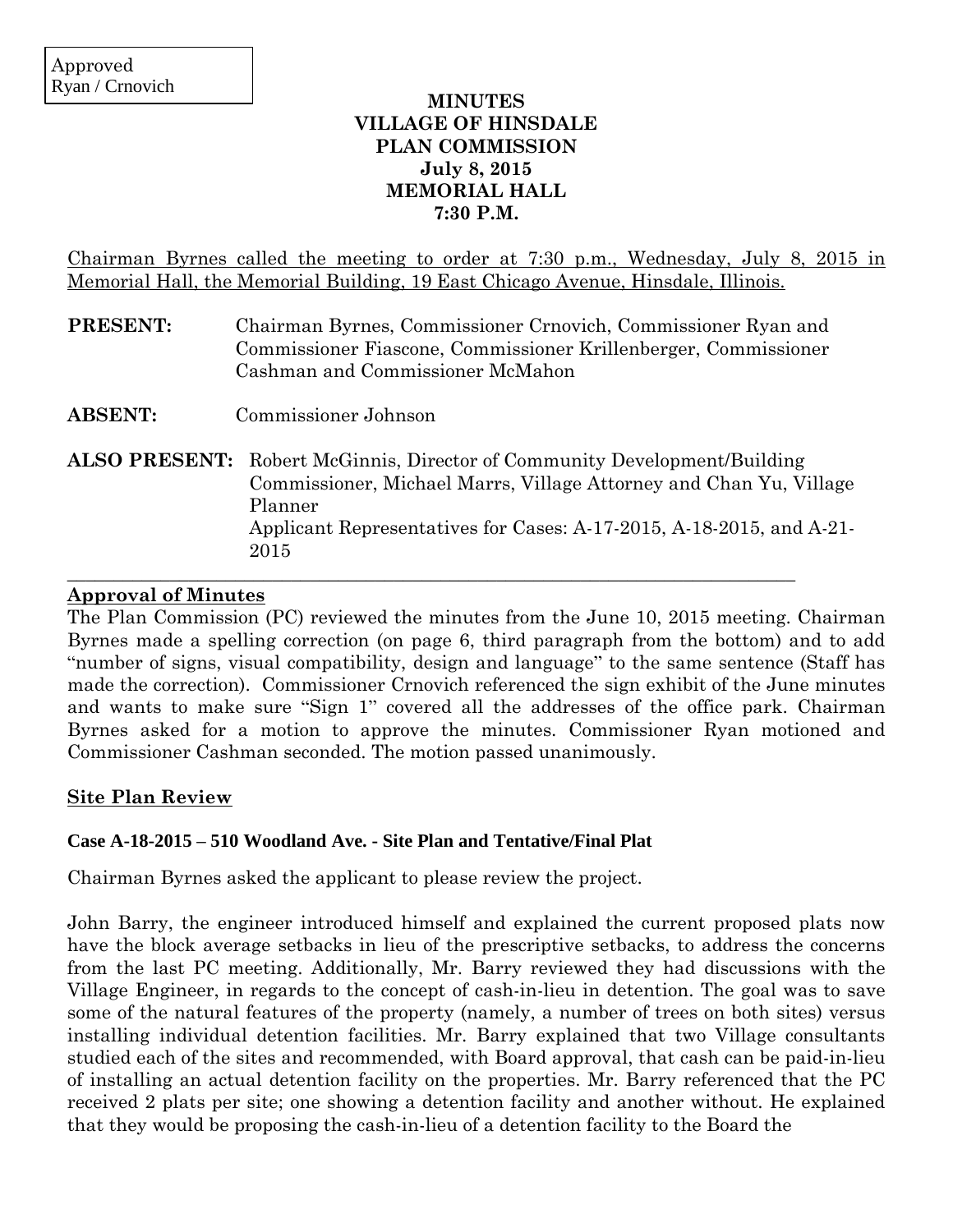#### **Plan Commission Minutes July 08, 2015**

next day (07/09/15 meeting). Mr. Barry clarified tonight's request for this, approval of its Findings and Recommendations; and is ready to answer any questions the PC may have.

Chairman Byrnes explained that the cash-in-lieu of detention component is beyond the PC purview and is something the Village reviews to make sure it's an acceptable option after engineering/drainage reviews. He also explained that there are 2 plat of surveys per location, one with a detention and one without.

Robert McGinnis, Director of Community Development clarified that the 11" by 17" hardcopies show the plat version with no detention easements.

Michael Marrs, Village Attorney reiterated that the setbacks are the same on both.

Chairman Byrnes asked if the eastern lot on the Woodland plat is a buildable lot without seeking a variation, per a concern at the last PC meeting.

John Barry replied that's correct.

Commissioner Cashman commended the applicant for the additional work and clarity, and likes what he sees on the latest plat.

Commissioner McMahon asked for clarification that they are not reviewing the detention component.

Chairman Byrnes explained correct. The Board will review that at tomorrow's meeting but the PC will review both plats.

Michael Marrs clarified the procedure for smaller subdivisions (such as this), and that this would still be a single motion by the PC to send both plats (one as an alternative) to the Board.

Chairman Byrnes asked if there is a motion to approve the Woodland Avenue site plan and plat of subdivision.

Commissioner Cashman motioned to approve. Commissioner Krillenberger seconded. The motion passed unanimously.

# **Findings and Recommendations**

## **Case A-18-2015 – 510 Woodland Avenue. – McNaughton Development Inc. – Site Plan and Tentative/Final Plat (Subdivision)**

Chairman Byrnes reviewed the Findings and Recommendations of the packet and concluded that the concerns have been resolved. He asked for any comments by the PC. With none, he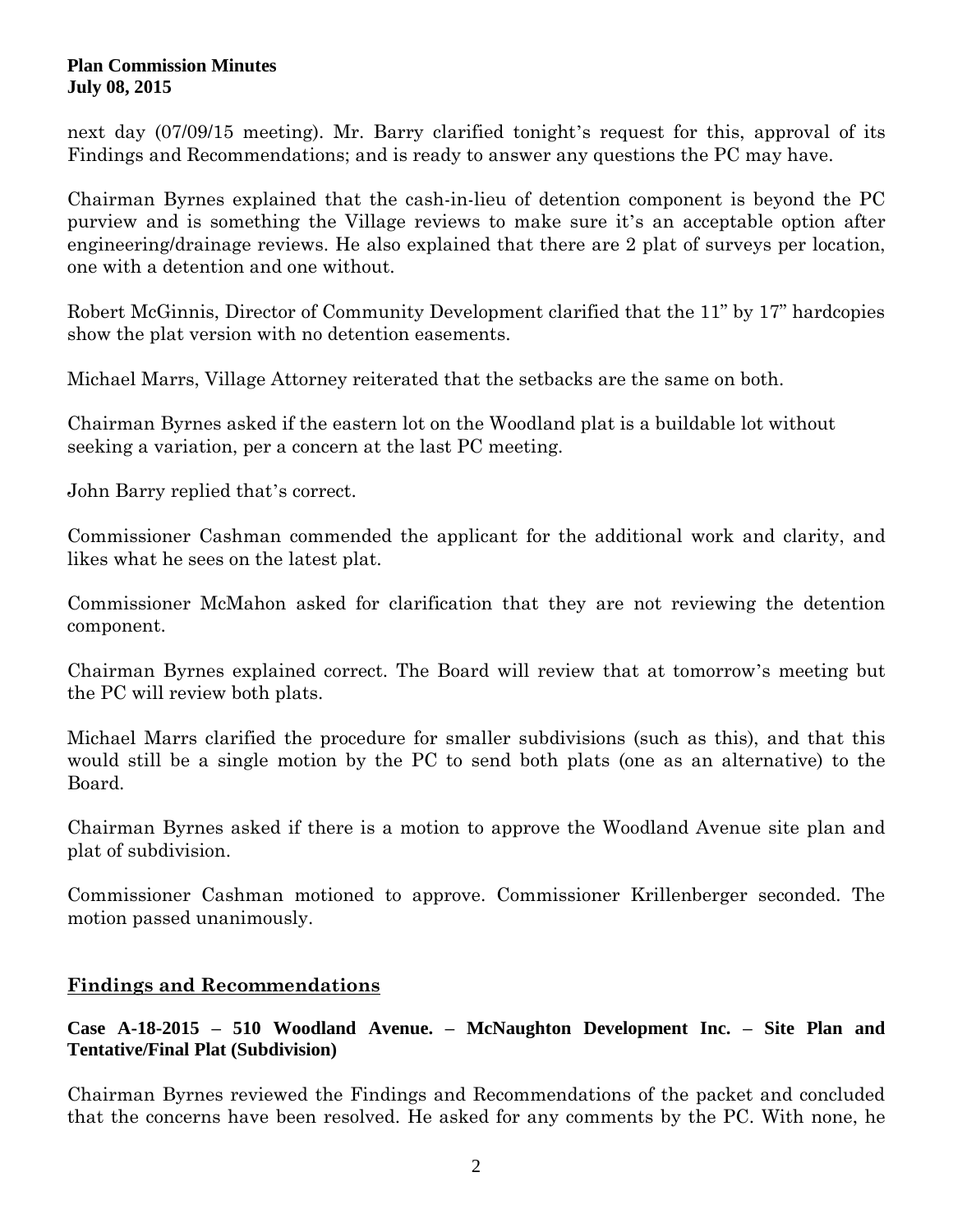#### **Plan Commission Minutes July 08, 2015**

asked if there is a motion to approve the 510 Woodland Avenue site plan and plat of subdivision.

Commissioner McMahon motioned to approve. Commissioner Crnovich seconded. The motion passed unanimously.

Robert McGinnis asked if Chairman Byrnes could read into the record the Findings and Recommendations for the applicant to proceed at tomorrow night's Board meeting.

Chairman Byrnes reads the Findings and Recommendations for the record.

## **Case A-17-2015 – 543 N. Madison St. – McNaughton Development Inc. – Site Plan and Tentative/Final Plat (Subdivision)**

Chairman Byrnes asked Mr. McGinnis if he had to read the Findings and Recommendations into the record.

Robert McGinnis replied no.

Chairman Byrnes asked if there are any comments. With none, he asked for a motion to approve the Madison Street Findings and Recommendations.

Commissioner Cashman motioned to approve. Commissioner Crnovich seconded. The motion passed unanimously.

John Barry asked if this would be sufficient to carry on both plat of subdivisions to the Board.

Robert McGinnis replied yes.

# **Sign Permit Review**

## **Case A-21-2015 – 54 S. Washington St. – Luxxe Organix – 2 New Wall Signs**

Chairman Byrnes introduced the next item on the Agenda and asked if there is an applicant to review it.

The applicant, Jennifer introduced herself, the location of the proposed signs and the services of her new business at 54 S. Washington Street.

Chairman Byrnes asked if her entrance is the 54 S. Washington door.

Jennifer replied yes.

Commissioner Crnovich asked if the business would be occupying the entire 2nd floor.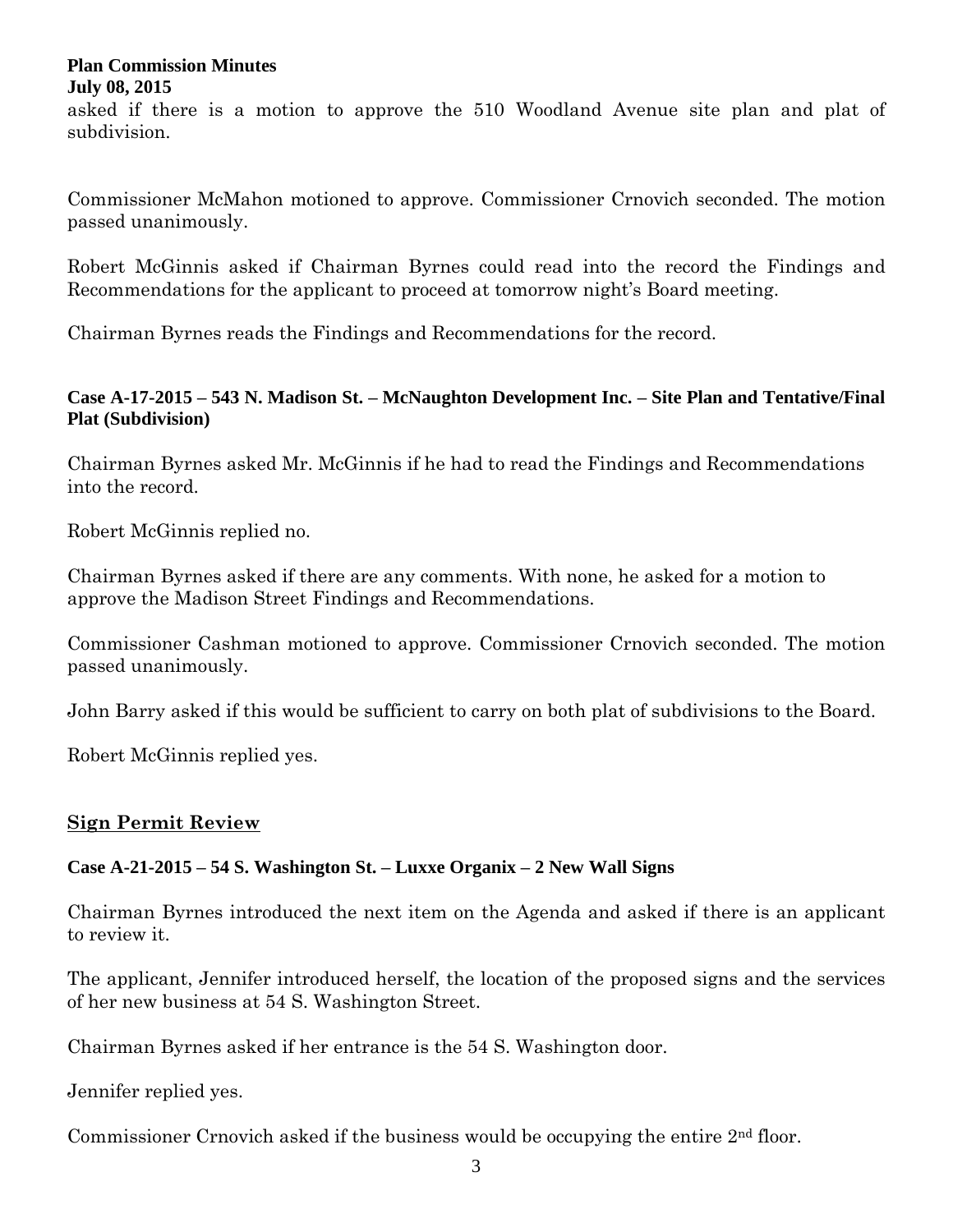Jennifer replied yes, both suite 1 and suite 2. Suite 1 is where the entrance, wait room, aroma bar, meditation room and classroom will be. Suite 2 will have two treatment rooms.

Commissioner Crnovich explains her hesitation for the proposed corner wall sign due to the historic building and location. She believes the sign distracts from the whole building and asked if there is an alternative location.

The applicant responded that there used to be a hair salon sign at the same location, and that she has been a Hinsdale resident for 14 years and never found that sign offensive.

Commissioner Crnovich clarified that the proposed sign isn't offensive, but is a distraction.

Commissioner McMahon believes it's due to the contrast of the old historic building and modern look of the sign.

Chairman Byrnes brought up the significance of the sign location in relation to the other signage of the area.

The applicant asked if the PC was OK with the previous David and Williams sign, and that she is willing to change the colors of the proposed sign.

Chairman Byrnes did not recall the aforementioned sign. However, Commissioner Crnovich does and recalls it being much smaller.

The applicant explained the color of the current sign, reviewed her scope of business, and concluded that she is flexible with changing the proposed sign.

Commissioner Cashman reviewed his concern is more based on the contrast of color versus the size of the sign. To that end, he asked if she would be opposed to changing the color to better match the building.

The applicant said no, she would not be opposed to changing the color of the proposed sign.

Commissioner Ryan agreed with Commissioner Cashman, and referenced the proposed as almost a "shouting" sign; and it's hard to look at given the more muted colors of the building.

The applicant reiterated that she is willing to work with the PC, to put a sign at the proposed location.

Additional discussion ensued in regards to better matching the proposed sign with the building.

Chairman Byrnes suggested coming back to the next meeting with revised colors.